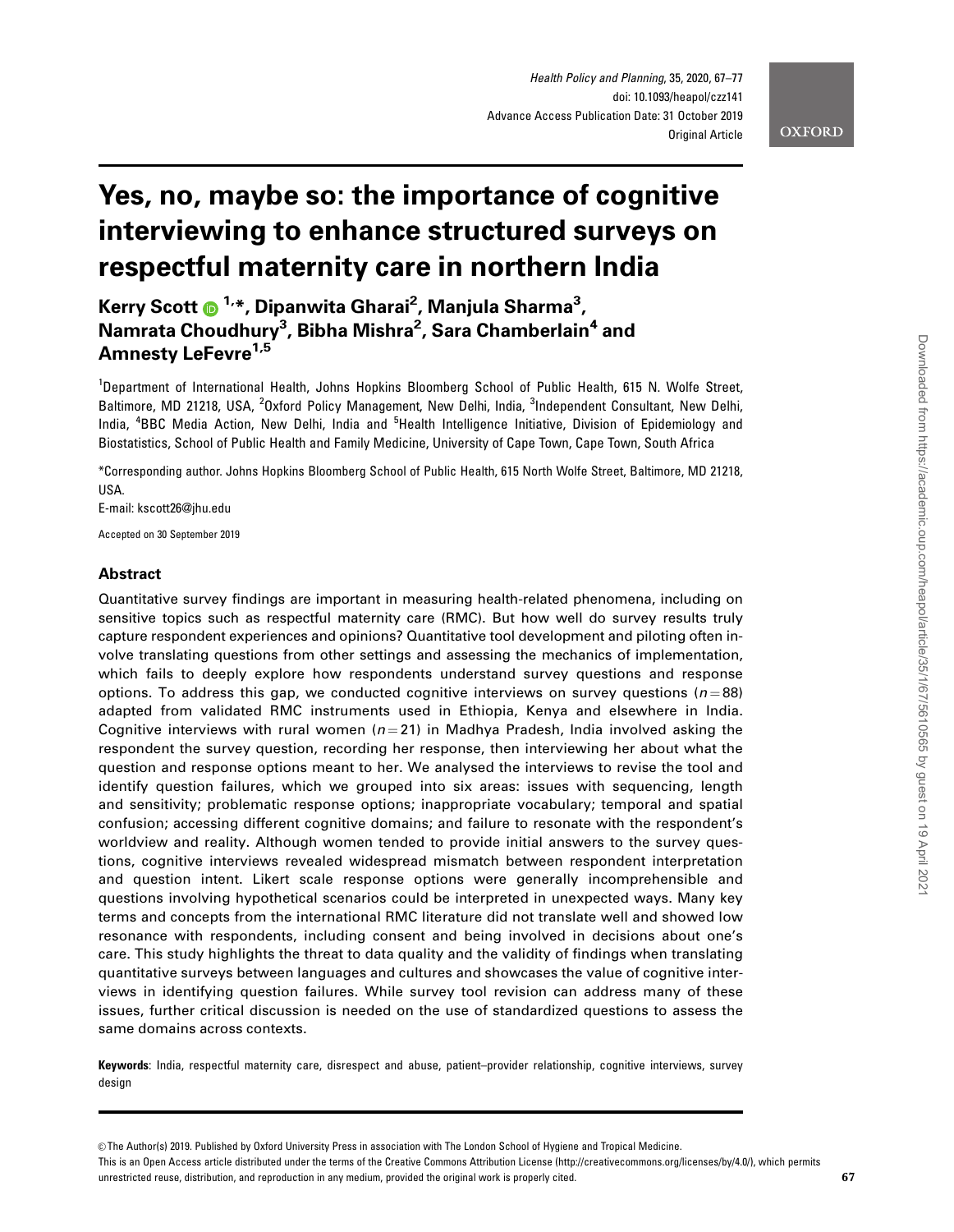#### Key Messages

- Cognitive interviewing assesses whether quantitative survey questions access the intended cognitive domain among respondents; we applied this research methodology to a survey on respectful maternity care (RMC) in rural India that had been validated in other contexts and translated into Hindi.
- Women's initial responses to the survey questions frequently elicited answers with no bearing on the question's intent, at times due to cognitive mismatch wherein respondents interpreted questions drastically differently than the researchers intended.
- Likert response options were incomprehensible to most respondents and a number of RMC concepts, such as consent and being involved in decisions about one's care, failed to resonate with women's worldviews and realities.
- Without careful testing and adaptation to local contexts, survey findings used to inform public health policy are at risk of inaccurately representing respondents' experiences and opinions.

### Introduction

Respectful maternity care (RMC) is defined by the World Health Organization as 'care organized for and provided to all women in a manner that maintains their dignity, privacy and confidentiality, ensures freedom from harm and mistreatment, and enables informed choice and continuous support during labour and childbirth' ([WHO, 2018](#page-10-0)). Despite widespread recognition of the importance of RMC as a health systems and human rights imperative ([D'Oliveira](#page-10-0) et al.[, 2002;](#page-10-0) Sen et al.[, 2018](#page-10-0)), there is limited quantitative evidence on rates of disrespect and abuse and there is wide variation in how domains of RMC are conceptualized. Bohren et al.['s \(2015\)](#page-10-0) review identified 12 studies with relevant quantitative data but only 3 that explored mistreatment of women during childbirth in health facilities as a primary objective. Reports of any mistreatment ranged from 15% (Sando et al.[, 2014](#page-10-0)) in Tanzania to 98% in Nigeria ([Okafor](#page-10-0) et al., 2015). The most prevalent types of abuse (reported by >20% of respondents in at least one of the three studies) were: non-confidential care, lack of physical privacy, non-consented interventions, detention in facilities, denial of birth companionship, neglect and abandonment, discrimination based on patient attributes, unclean facilities and physical abuse. Furthermore, while the body of research on women's experiences across the continuum of maternity care, including during antenatal care, is growing, there remain many gaps [\(Bohren](#page-10-0) et al., 2015).

The routine and comprehensive measurement of women's experiences during maternity care, including RMC, is vital to improving quality of care and in turn maternal and child health outcomes (Knight et al.[, 2013;](#page-10-0) Nair et al.[, 2014\)](#page-10-0). Measurement allows the severity and nature of the issue to be assessed and changes over time to be tracked. The development of structured survey tools requires assessment of their validity and reliability for local populations in regional languages. The process often starts with a review of the literature, then involves the generation of indicators, drawing from existing data collection tools and expert inputs, and culminates with pilot testing. Pilot testing most routinely focuses on the mechanics of survey implementation by enumerators and may include efforts to assess the tool's length, skip patterns, and response options and remedy obvious errors in translation. Methods may also include the observation of how enumerators engage with respondents with the broader aim of improving how the tool is implemented. However, there is often limited exploration of the extent to which survey questions truly measure what the researchers intend them to, particularly among populations with different experiences and worldviews from the researchers.

Cognitive interviewing is an often-overlooked research methodology used to qualitatively assess and improve the cognitive match

between a quantitative survey question's intent and the respondent's interpretation and response. It can be defined as 'the administration of draft survey questions while collecting additional verbal information about the survey responses, which is used to evaluate the quality of the response or to help determine whether the question is generating the information that its author intends' [\(Beatty and Willis,](#page-10-0) [2007\)](#page-10-0). Applications to date include understanding the thought processes and cognitive biases that underpin quality-adjusted life-year determinations (Patenaude and Bärnighausen, 2019) as well as assessing and adapting quantitative survey tools on topics ranging from the use of alternative and complementary medicine [\(Esteban](#page-10-0) et al.[, 2016](#page-10-0)), satisfaction with home care ([Aletras](#page-10-0) et al., 2010) and physical activity (Finger et al.[, 2015](#page-10-0)). Cognitive interviews often include assessing the quality of translations ([Farage](#page-10-0) et al., 2012; [Hall](#page-10-0) et al.[, 2013](#page-10-0); [Zeldenryk](#page-10-0) et al., 2013) but extend beyond word choice to understanding whether respondents interpret question concepts as intended by researchers. In the context of measuring RMC, cognitive interviewing has the potential to offer important insights into a survey's success at linguistic and cultural translation of global domains ([Bowser and Hill, 2010\)](#page-10-0), as well as comprehensibility and suitability for the respondent group.

This manuscript presents findings from cognitive testing of an RMC measurement tool for use in rural northern India. We explain the methodological process, present a typology of problems identified, and explain how we altered our RMC survey tool based on this process. We end with broader reflections on the difficulties associated with using quantitative surveys in populations unaccustomed to this type of interaction and on measuring internationally determined domains of RMC among diverse populations.

## Methods

## Study setting

The study took place in Madhya Pradesh, a Hindi-speaking state in central India, which has a population of 75 million. While almost 90% of households have some (often limited and irregular) access to electricity, only 34% have improved sanitation [\(MoHFW, 2017](#page-10-0)). Male literacy is 82% and female literacy is 59%. In 2015, 53% of pregnant women received antenatal care (ANC) in the first trimester, 36% received the recommended four ANC visits and 81% delivered in a health facility [\(MoHFW, 2017\)](#page-10-0).

## Tool development

Structured questionnaires were developed to assess women's RMC during pregnancy and childbirth across internationally recognized domains (failure to meet professional standards of care, health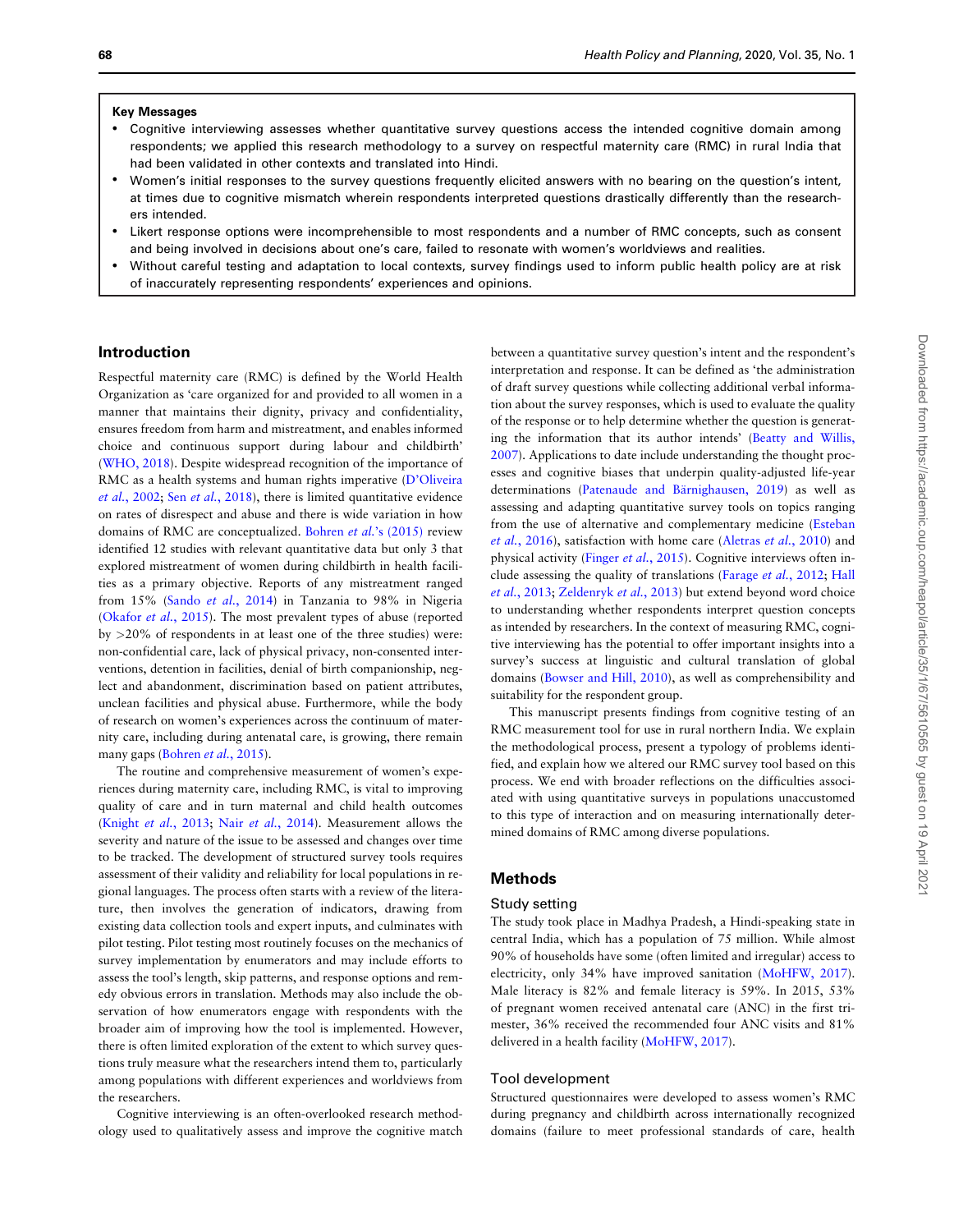system conditions and constraints, poor rapport between women and providers, verbal abuse, physical or sexual abuse, stigma and discrimination; [Bohren](#page-10-0) et al., 2015). Items were generated from validated surveys developed in Ethiopia ([Sheferaw](#page-10-0) et al., [2016](#page-10-0)) and Kenya ([Afulani](#page-10-0) et al., 2017), as well as survey tools used in northern India by other research teams. Our interest in conducting cognitive interviews arose from our desire to assess the face validity of the survey instrument, because it drew from a range of sources.

The pregnant women's tool was comprised of 37 questions pertaining to women's experiences during ANC. The post-partum women's tool was comprised of 51 questions about treatment during labour and delivery (first columns of [Supplementary Table S1](https://academic.oup.com/heapol/article-lookup/doi/10.1093/heapol/czz141#supplementary-data)). Questions in the pregnant women's tool were a sub-set of the questions for post-partum women, adjusted slightly for relevance to ANC (e.g. where the post-partum question asked 'At any point during your stay for this delivery were you physically harmed by any of the health care workers?' the ANC question asked 'At any point during your most recent ANC visit, were you physically harmed by any of the health care workers?').

The questions were translated into Hindi by a professional Delhi-based translator. Among the total of 88 questions (37 in the pregnant women's tool and 51 in the post-partum tool), 42 were Likert questions wherein respondents were read a statement (e.g. 'I would recommend the place of my most recent ANC visit to other women') and asked to indicate their level of agreement. To explore optimal Likert response options, we developed 14 Likert scale response options ([Figure 1\)](#page-3-0). These included six-point scales (strongly agree, agree, somewhat agree, somewhat disagree, disagree or strongly disagree) and 10 point scales (from 10 'strongly agree' to 1 'strongly disagree'), English and Hindi numerals, and various combinations of numbers, colours, stars, words and smiley face emoji. We also tried using happiness (very happy to very unhappy) rather than agreement for some questions.

#### Cognitive interviews

Cognitive interviews were conducted in February, March and September 2018 with pregnant and post-partum women. We undertook three rounds of tool revision [\(Willis, 2004](#page-10-0)): the original version of the tool was revised after the first round of interviews; this second version was tested and revised again; the third version was tested and underwent a final round of revisions to produce the final version. Interviews were carried out by four experienced, native Hindispeaking female qualitative researchers (co-authors D.G., M.S., N.C. and B.M.) with master's level degrees in the social sciences, who received 2 days of training. They conducted the cognitive interviews using the verbal probing approach [\(Willis and Artino, 2013](#page-10-0)), by following an interview guide that listed the quantitative survey questions and answer options, and, after each one, a series of qualitative questions and probes to assess cognitive match between the question's intent and the respondent's interpretation and answer (Box 1).

For each question, interviewers were instructed to read the exact survey question, attempt to elicit an answer according to the answer options available, and then interview the respondent about the question and her related experience, using the probes provided as required. The three most common probes were 'Can you tell me what happened?'; 'What does [key term from the survey question] mean to you?' and 'Why did you say [survey answer]?' Qualitative questions and probes invited the respondent to share a narrative description of the event, explored their understanding of key vocabulary words (including identifying alternative words used in the area),

and asked them to explain why they gave their chosen response option. The interviewers were invited to use the pre-developed 'proactive verbal probes' as appropriate and to create and use their own 'reactive verbal probes' during the interview according to their assessment of the respondent's interpretation [\(Willis and Artino,](#page-10-0) [2013\)](#page-10-0). Another common cognitive interviewing methodology—the 'think aloud' method ([Willis and Artino, 2013\)](#page-10-0)—was attempted but quickly abandoned. When we asked our first three respondents to verbalize their thoughts while considering a survey question and determining which answer to provide they struggled to understand our request and could not think of anything to say.

For the Likert style questions, the interviewers explained that they were going to read a statement and ask the respondent for her level of agreement, then showed one of the Likert scales. Before beginning, they explained the scale by reading each level of agreement (on the 6-point scale) or the extreme ends of the scale (on the 10-point scale) while pointing to each place on the scale and explaining that the respondent could indicate which point was most appropriate. The interviewer then read the question and again repeated the response options while pointing to them on the Likert scale. She then asked the respondent to indicate the most appropriate place on the scale. The interviewer finally interviewed the respondent about how she understood the statement and why she selected the response option provided (in cases where a response was forthcoming). For additional Likert style questions, the interviewers tried new Likert response scales. In some cases, multiple scales were shown and explained for the same question. All the scales were tested with at least four respondents.

#### Sample

We sampled 21 rural women living one to 3 hours from the cities of Indore and Bhopal in Madhya Pradesh ([Table 1\)](#page-4-0). For the cognitive interviews on the pregnant women's RMC survey tool, we recruited pregnant women who received ANC within the preceding 2 months. For the post-partum RMC survey tool, we recruited women who delivered in a healthcare facility within the last 4 months. As the survey questions on RMC during ANC were essentially a subset of the questions for post-partum women, we decided to sample a larger number of post-partum women.

After receiving permission from the national- and state-level governments, respondents were identified through first approaching the local auxiliary nurse midwife and then the village-based ASHA community health worker or Anganwadi worker, who introduced us to women in their catchment areas who fit these profiles. The researchers then approached women and invited them to participate in an interview about their recent ANC or delivery. If the woman agreed, the interviews were arranged to take place in respondents' homes at a convenient time. We worked with the health workers to ensure respondent diversity by education, affluence and caste. Six were highly marginalized (five or fewer years education, tribal or low caste, with few assets and unfinished mud floor homes), four women had 12 or more years' education, and two were higher caste and affluent. Almost half the respondents were pregnant with or had recently given birth to their first child, while three were pregnant with or had recently given birth to their third or fourth child. All the women were homemakers, farmers or daily wage labourers and were aged between 21 and 29.

# Data collection

Interviews commenced after reading the consent form, reiterating its contents in colloquial language and receiving verbal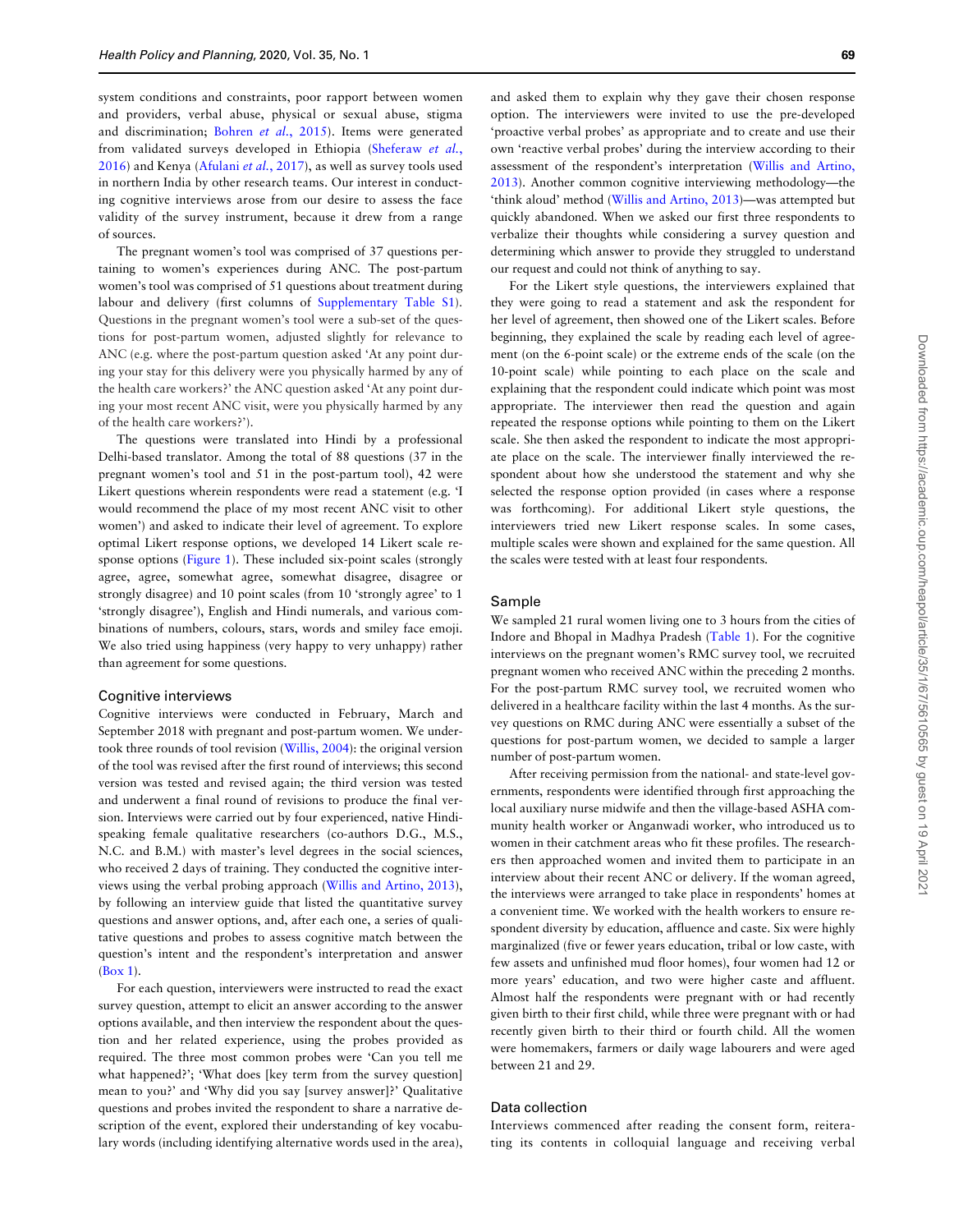<span id="page-3-0"></span>

Figure 1 Likert scales developed for cognitive testing.

informed consent. Respondents were given the option of recording—all but one agreed. During the interview, the interviewers and accompanying note-takers wrote observations about the respondent's response, circled or underlined words and phrases in the survey questionnaire that caused issues, and jotted down alternative vocabulary, helpful examples or other suggestions that arose.

## Analysis

The team regrouped daily (after four to eight interviews) for detailed discussion of issues that had arisen. Potential revisions were drafted and at two points in the process we revised the quantitative survey questions (re-phrased survey questions, amended response options, revised question order) for further testing, with new cognitive interview probes as needed. The audio recordings of the interviews were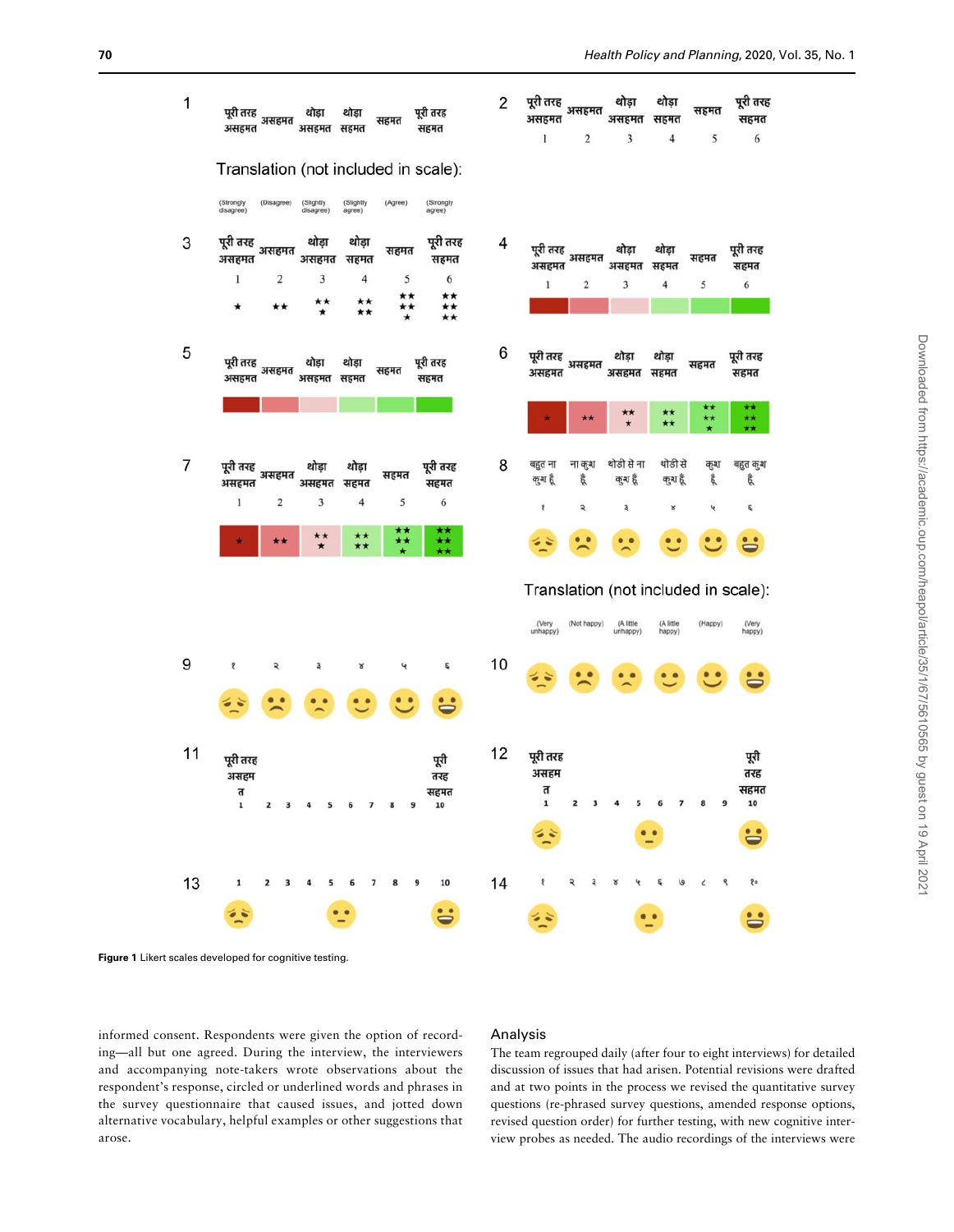#### <span id="page-4-0"></span>Box 1 Example section of the cognitive interview guide.

Question 1. 'When you went for delivery to the health facility did the doctors, nurses, or other health care providers introduce themselves to you when they first came to see you?'

Response options: yes, no, don't know, no response

Cognitive probes:

- What happened when you first met the doctors, nurses or other healthcare providers?
- What did they say to you?
- Can you tell me about how they spoke to you when you arrived? What kinds of things did they say? How did they sound—speaking with love/nicely or harshly?
- What does 'introduction' [parichay] mean to you? What other word could we use?
- Did you find this question easy to understand/answer? Was it easy to remember what happened?

#### Table 1 Respondent sample

|                   | Original<br>tool | Revised<br>tool 1 | Revised<br>tool 2 | Total |
|-------------------|------------------|-------------------|-------------------|-------|
| Post-partum women |                  |                   |                   | 15    |
| Pregnant women    |                  |                   |                   | 6     |
| Total             | 12               |                   |                   | 21    |

transcribed and translated into English. The researchers read the transcripts while listening to the audio recordings to ensure translation quality, including the retention of all key Hindi words. The transcripts and notes were then read to generate a typology of question failures and the interviews were coded against the typology. Finally, a subset of the five richest audio recordings of the cognitive interviews using the original tool was listened to again and question failures were checked against the typology.

## Findings

We first present broad summary findings and then specific findings structured according to our typology of survey question failures.

Cognitive interviews revealed extensive and largely unanticipated question failures in the initial RMC tool. These question failures resulted in an overall survey that was often incomprehensible to the respondents and that frequently failed to measure the intended RMC domains. These issues have been grouped into a typology of six question failures, developed inductively through debriefs, team discussions, and detailed examination of the data [\(Table 2](#page-5-0)). After two rounds of revision based on these cognitive interviews, the final tool achieved appropriate length and sequencing, and showed improvement in terms of response options, comprehensibility, cognitive match and resonance with local worldviews and realities. Please see [Supplementary Table S1](https://academic.oup.com/heapol/article-lookup/doi/10.1093/heapol/czz141#supplementary-data) for the original and revised questions in English and Hindi, as well as notes on the changes.

Before presenting findings on the specific question failures, several initial observations are salient. First, respondents tended to provide a response to the questions. However, upon probing, we frequently found that the answer given was not linked to the question at hand and was often the exact opposite to what the respondent experienced. This issue was caused by respondents having either not understood the question at all and simply wanting to move on or having understood the questions in a different manner than was the survey's intent. For instance, a respondent (CT\_PP\_09), when asked whether the staff asked permission/consent before doing

procedures and examinations first said, 'yes'. The interviewer followed up with 'how did they ask?' to which the respondent replied, 'They were doing the procedures but they did not ask me'. Another (CT\_PP\_08) replied 'yes' to the question about whether her body was covered by cloth, curtains or a screen so that outsiders could not see her in labour. Upon additional discussion it was clear that she was uncovered and no screens were used, such that all six other women labouring in the room as well as their attendants could see her. In another interview (CT\_PP\_15), the respondent immediately replied 'yes' to the question on whether the health facility staff introduced themselves to her when she arrived at the facility. When asked about the interaction, the respondent first replied that she did not understand the word 'introduction' [parichay] and, after the interviewer explained the concept, the respondent clarified that no greeting or introduction had taken place. In a typical survey, these initial responses would have been recorded as final and the researchers would never know that the question was failing to measure its intended construct.

Second, despite repeated attempts by researchers to explain that the interviews were aiming to improve survey questions for future use with other women, respondents appeared to understand the interaction solely as an interview about their recent maternity care experience, and a related test of their memory, knowledge or vocabulary.

I: Will other people understand if we will use this word [ukhru bethna, i.e., squatting position]?

[No response.]

I: Are you understanding? I am talking to you first, then I will speak to other people later. If I will tell them that you were sitting ukhru [squatting] –

R: No, but delivery didn't happen in this way. (CT\_PP\_01)

I: So, like I am asking you about physical hurt and you had trouble understanding. What should I have asked for you to understand more easily? How should I have asked? ... If you tell me, when I talk to the other women it will be easier for me to talk to them, I'd be able to explain things better.

R: No madam, nothing like that happened to me... No one scolded me (CT\_PP\_04).

Very few respondents engaged with the cognitive interview process from a macro perspective. Macro level engagement could have been indicated by respondents suggesting improved wording, explaining how other women in their community might interpret a question, or reflecting verbally on the larger project of developing a successful quantitative survey tool. Despite extensive efforts by the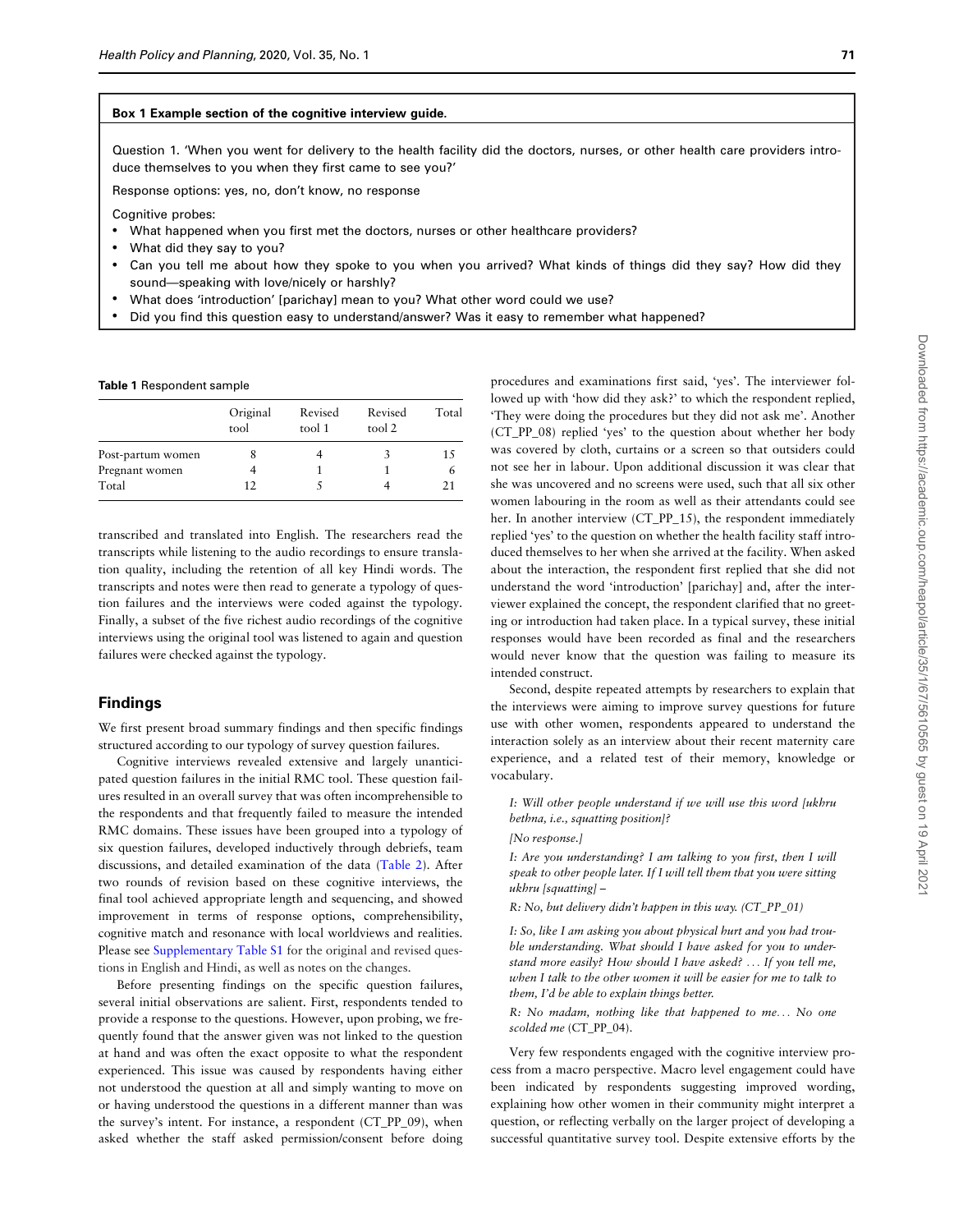| Question failure type                                                      | Explanation                                                                                                                                                                                  | Example (see text and Supplementary<br>Table S1 for more examples)                                                                                                                                                                                                                          |
|----------------------------------------------------------------------------|----------------------------------------------------------------------------------------------------------------------------------------------------------------------------------------------|---------------------------------------------------------------------------------------------------------------------------------------------------------------------------------------------------------------------------------------------------------------------------------------------|
| 1. Issues with sequencing,<br>length and sensitivity                       | Question order does not flow well, sensitive questions<br>come too early (before there has been time to<br>establish adequate rapport), respondents find the<br>tool long and/or repetitive. | Questions about physical abuse during pregnancy were<br>initially placed early in the survey before sufficient<br>rapport was established, which made respondents<br>uncomfortable and unlikely to disclose negative<br>experiences.                                                        |
| 2. Problematic response<br>options                                         | Response options fail to capture frequent replies are<br>inappropriate, or are confusing to respondents.                                                                                     | Likert scales and the concept of graduations of<br>agreement or disagreement along a spectrum were<br>incomprehensible to most respondents and failed to<br>capture meaningful responses.                                                                                                   |
| 3. Inappropriate vocabulary<br>and long sentences                          | Key vocabulary terms not locally understood; long sen-<br>tences and sentences with multiple components are<br>difficult for respondents to follow.                                          | The initial translations of keywords such as delivery,<br>health centre, physically harmed, sterilization, insur-<br>ance, vaginal and many others were not understood.                                                                                                                     |
| 4. Temporal and spatial<br>confusion                                       | Mismatch between the time and location that the survey<br>question was seeking to assess and the time and<br>location that respondents considered.                                           | When a respondent was asked whether she was allowed<br>to drink liquids or eat any food while in labour she<br>replied 'yes'. Upon probing she told us about the<br>nutrition advice she received from the health facility<br>staff throughout her pregnancy.                               |
| 5. Accessing different cogni-<br>tive domains                              | Question accesses a different cognitive domain than<br>was the interviewer and question developer's intent.                                                                                  | A respondent replied that she would return to the same<br>place of delivery in the future; but on probing we<br>found that she was thinking about her inability to af-<br>ford healthcare elsewhere (in a private facility) rather<br>than her satisfaction with the services she received. |
| 6. Failure to resonate with<br>the respondent's world-<br>view and reality | Question asks about a domain of global importance<br>that does not align with local assessments of<br>respectful care.                                                                       | Respondents expected healthcare providers to use their<br>knowledge and experience to make decisions about<br>the best course of action for the woman and her<br>baby; women did not understand the idea of being<br>involved in decisions about their care.                                |

<span id="page-5-0"></span>Table 2 Typology of RMC survey question failures, identified through cognitive interviews

researchers to explain the intention of the interviews, respondents sometimes appeared anxious, as if they were being tested and were failing when they could not understand questions or response options.

# Question failure type 1: Sequencing, length and sensitivity

Respondents and interviewers expressed discomfort with the initial sequence of questions, which asked about verbal and physical abuse within the first few questions. These questions had been placed early in the survey because they were key indicators that researchers wanted to gather data on before any risk of respondent fatigue. However, these questions were too sensitive to come early in the survey and were shifted to the end, after rapport was established.

Both respondents and interviewers found the initial survey to be excessively long as well as repetitive. The original survey sought to measure both prevalence and satisfaction, with prevalence assessed through questions about whether an event occurred (e.g. At any point during your stay for this delivery were you left un attended by health providers when you needed care? Yes/no response options) and satisfaction assessed through Likert questions (e.g. I was left alone in the facility when I needed assistance from the doctors, nurses or other healthcare providers. Six response options, from strongly agree to strongly disagree). However, respondents did not register a difference between these questions.

There were some questions that respondents—and researchers found inappropriate. For example, when asking about physical abuse, the original question had probes for specific types of abuse including rape. In the original question that asked the respondent to speculate on the possible reasons for physical or verbal abuse, one possible reason was 'your sex', translated to 'that you are a woman' [aapka mahila hona]; this possible reason for discrimination was non-sensical to respondents because being female is a prerequisite for requiring maternal healthcare and the option was removed. Other problematic components included asking if a woman's father or father-in-law was in the room with her while she delivered, as it was considered inappropriate for these men to attend a birth.

### Question failure type 2: Problematic response options

None of the respondents who were interviewed using the original tool found the Likert response options comprehensible, despite extensive efforts by the researchers to explain the questions and tying multiple scales per respondent ([Box 2](#page-4-0)). Most respondents did not understand the concept of gradated levels of agreement to a statement or placing agreement or happiness on a scale. The use of colour (shades of red to shades of green), numbers (Hindi or English), 6- or 10-point, smiley faces or different words (agree to disagree, happy to unhappy) did not bring clarity. The failure of the Likert style questions and response options scales was so apparent and uniform across the 12 respondents interviewed using the original survey questions that we removed the Likert questions from the revised tool.

Respondents would often convert the Likert statement into a question and then reply with 'yes' or 'no', without engaging with the scaled response options. In a quantitative survey situation, many of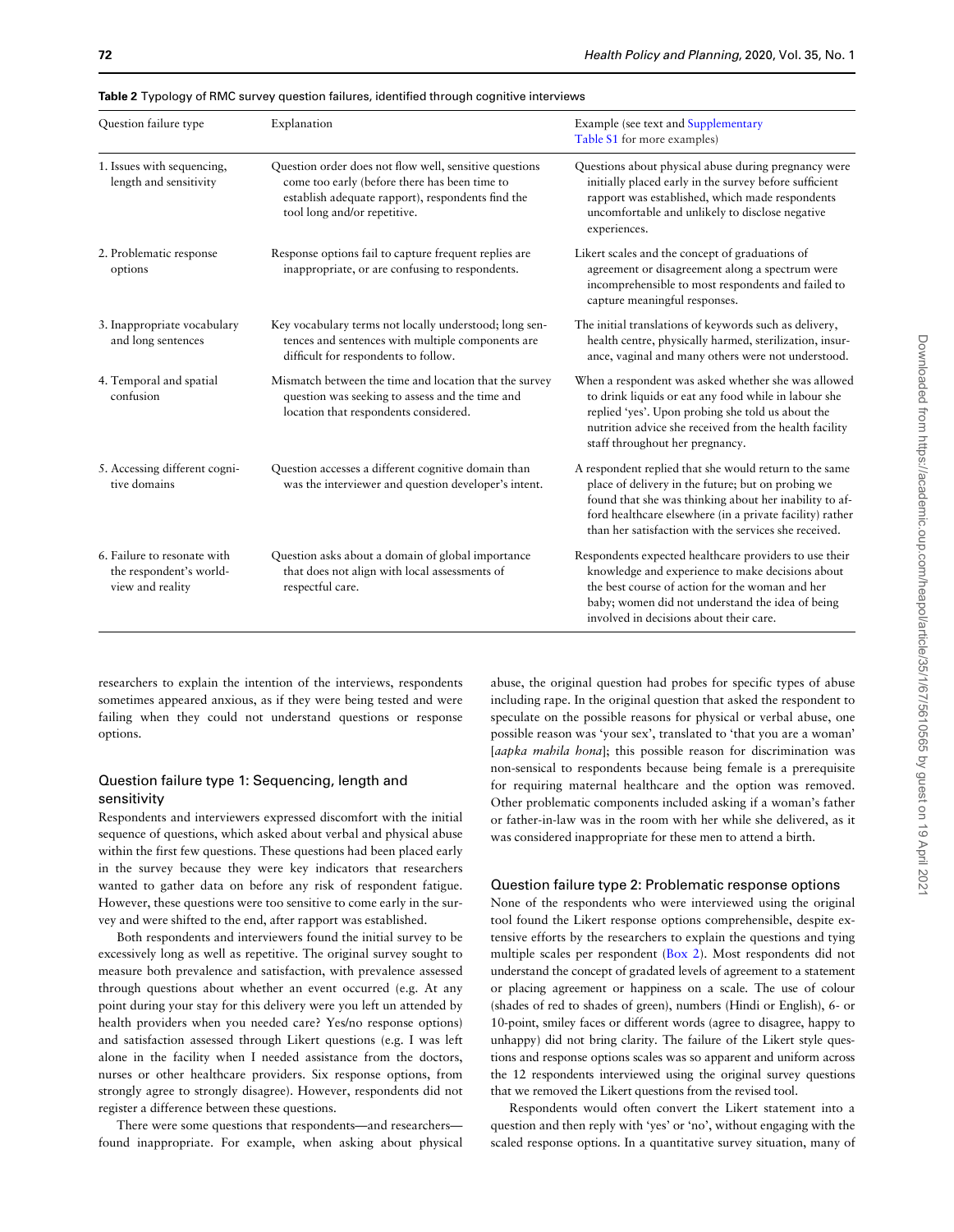#### Box 2 Examples of Likert response option failures.

Example 1. Respondent selects smiley face scale response based on her emotional state at the time, rather than the issue in question

For the question: 'The doctors, nurses or other health care providers at the facility did everything they could to help control my pain' a respondent pointed to the saddest face [left-most] in the Likert scale below:



On probing she explained that the staff were supportive and spoke nicely to her, but that since she was in pain her face was 'like that' so she selected the saddest face.

Example 2. Respondent does not engage with Likert scale and instead provides a dichotomous response

Many respondents avoided engaging with the Likert scales, instead continuing to repeat their response in terms of a dichotomous yes/no, agree/disagree, happened/did not happen, etc. For example, in response to the statement about procedures being explained before they were conducted, a respondent (CT\_PP\_05) repeated 'they didn't explain' several times while the interviewer attempted unsuccessfully to get her to convert this response into a Likert option.

Example 3. Respondent selects a response based on how she felt about the information or situation referred to by the statement, rather than her level of agreement with the statement

In some cases, the respondent selected a Likert scale response but was indicating how she felt about the information or situation, rather than her level of agreement with the statement. For example, when responding to the statement 'The results of examinations were explained to me' a respondent (CT\_PP\_05) replied that she agreed 'a little bit', which the researchers initially thought could be transferred to the Likert scale as 'somewhat agree'. However, she was not reporting that only some results were explained to her. Instead, she selected 'a little bit' because the result of the examination was negative, as conveyed in the conversation below.

R: They told me. I mean, they told me. There was an issue. Cord was stuck on the baby's neck, and they told me.

I: They told you that. But do you completely agree, or a little bit?

R: A little bit.

I: Why?

R: It was in the baby's neck. I wasn't happy. (CT\_PP\_05)

these responses would have been transferred into the data collection instrument as strongly disagree or strongly agree, essentially using only the extreme ends of the scale, despite the fact that the respondent was not indicating degrees of agreement or disagreement.

Pro-actively offering a sometimes/somewhat option (rather than just yes or no) enabled more sensitive and appropriate responses for some questions. For example, when asked, 'Were the health facility washrooms very clean, somewhat clean/somewhat dirty, or very dirty?' respondents appeared more willing to indicate 'somewhat clean/somewhat dirty' than when asked the yes/no question 'Were the health facility washrooms clean?', which tended to result in a 'yes'. With the sometimes/somewhat option, respondents are able to indicate the presence of a problem without taking an extreme stance.

Initially, respondents were asked yes/no 'screener' questions about whether they had been physically or verbally abused, then, if they indicated 'yes', were asked a series of probes about the type of abuse. However, we found that asking all respondents about whether they experienced various types of abuse generated more complete responses because it ensured closer alignment between respondent and researcher understandings of what was considered abuse. For instance, a respondent (CI\_PP\_02) was asked whether she was physically harmed and replied 'no'. However, upon probing, she explained that one nurse gave injections extremely roughly. The initial survey would have counted her as someone who did not experience physical abuse and skipped the question on specific types of physical abuse, thus failing to capture the rough treatment she experienced.

# Question failure type 3: Inappropriate vocabulary and long sentences

The original translations used many words that were unfamiliar to respondents. This issue was typified by one respondent's request to 'ask me in Hindi' (CT\_PP\_04). Although the questions were entirely in Hindi, the words used were so unfamiliar to her that she thought the interviewer must be using a different language. There were simple issues where the selected word was too academic or simply unfamiliar and could be replaced with an alternative. In many cases, however, a word that was unknown to one respondent was understood by another, and the alternative word that improved comprehension for one woman was unknown to another. In these cases, we decided to list two or more words that enumerators could try, in order to find the one that worked for each individual. There were also a number of keywords with no ideal locally understood alternatives, necessitating the use of examples in the question to attempt to clarify meaning ([Table 3\)](#page-7-0).

In addition to vocabulary issues, we noticed that the questions were often quite long in Hindi making it difficult for respondents to keep track of the purpose of the sentence. The issue often arose because questions included the clauses, 'when you were at the health facility for your delivery...' or 'at your most recent ANC visit...' before the core section. Unfortunately, as discussed next, we found that removing these contextualizing components led to confusion about which time, place and actors the question referred to. We attempted to break questions into shorter sentences wherever possible.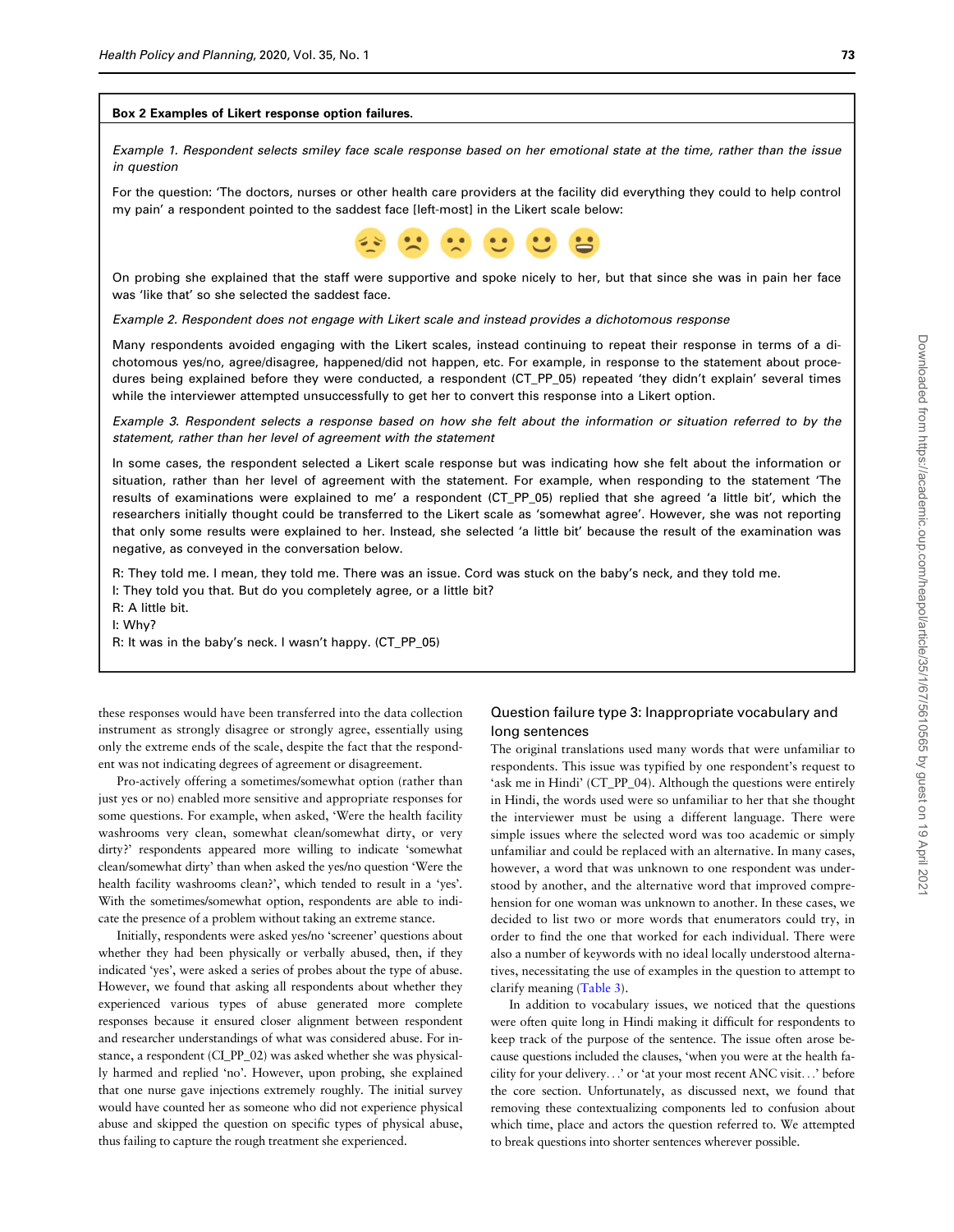| Issue                                                                  | Original                                                                                                                                                    | Improved alternative                                                                                                                                                                                                                               |
|------------------------------------------------------------------------|-------------------------------------------------------------------------------------------------------------------------------------------------------------|----------------------------------------------------------------------------------------------------------------------------------------------------------------------------------------------------------------------------------------------------|
| Anglicized words more familiar<br>than academic/sanskritized           | Swasthya kendra [health centre]<br>Prasav [delivery]                                                                                                        | Aaspital [hospital]<br>Dilivri [delivery]                                                                                                                                                                                                          |
| Hindi words                                                            | Sahamati [consent]/anumahati [permission]                                                                                                                   | Parmishin [permission]                                                                                                                                                                                                                             |
| Academic/sanskritized words<br>unknown, simple or common               | Sharirik roop se [bodily/physically]                                                                                                                        | Can avoid the word by asking if anyone hurt you—respondents<br>assume we mean physically hurt                                                                                                                                                      |
| Hindi words more widely used                                           | Udaaharan ke liye [for example]                                                                                                                             | Jaise [like]/matlab [meaning]                                                                                                                                                                                                                      |
|                                                                        | Parichay [introduction]                                                                                                                                     | Aapse jaan-pahachaan [your acquaintance]/naam bataayaa [told]<br>you their name]/haalchaal poochi [asked your wellbeing]                                                                                                                           |
| Different words understood by                                          | Guptang [genital]                                                                                                                                           | Yoni [vagina]/ batcha hone wali jagah [baby place]                                                                                                                                                                                                 |
| different women, thus multiple<br>options provided                     | Ukadoon baithana [squat]                                                                                                                                    | Ghutane mod ke [knee bent]/ ukadoon baithana [squat]/ toilet<br>letareen karate samay jaise baithe hai [sitting on toilet]                                                                                                                         |
| Keyword not understood.<br>The use of examples aided<br>comprehension. | During your hospital stay, did health pro-<br>viders ever discuss your personal private<br>[neejith] health information in a way that<br>others could hear? | Did health providers ever discuss your personal private [neejith]<br>health information in a way that others could hear? For ex-<br>ample, healthcare providers could say the results of your lab<br>reports loudly, so that others might hear it. |
|                                                                        | Did the doctors, nurses or other staff at the<br>facility ask your consent [sahamati] before<br>doing your examinations?                                    | Before doing the vaginal exam or any other exam, did the health<br>workers ask you if they could do it / ask permission<br>[parmishan]?                                                                                                            |

<span id="page-7-0"></span>Table 3 Vocabulary issues and potential resolutions

## Question failure type 4: Temporal and spatial confusion

There was often a mismatch between time and location that we were seeking to assess and the time and location that respondents considered. While we were seeking only to learn about a woman's experience during her more recent ANC visit or her time at the health facility for delivery, respondents often considered other interactions with health workers or other periods of time. For ANC, respondents sometimes, upon probing, were found to be considering an earlier interaction with health workers, such as when taking another child for immunization. When asking about delivery, respondents sometimes spoke of their entire pregnancy or of earlier ANC interactions.

Despite wanting to shorten questions by removing clauses such as 'During your time at the hospital for delivery...' we decided to retain these components at frequent intervals during the survey. Nonetheless, this temporal confusion occurred even for questions that mentioned the time and place, so we remain uncertain about the optimal resolution of this issue.

For the questions asked of post-partum women, differentiating between labour (stage 1) and delivery (stage 2) proved difficult, leading us to combine the original questions: 'Were you allowed to have someone you wanted to stay with you during labour?' and 'Were you allowed to have someone you wanted to stay with you during delivery?' into one: 'When the baby was born, who was in the room?' This amended question also avoided the respondent having to speculate about who could have been allowed with her, and instead tell us who was actually with her. It also emphasized presence in the same room, rather than asking more generally whether someone could be 'with you' since the cognitive interviews revealed that women could be denied birth companionship while family members waited in other rooms or outside the facility. Labour could be translated as 'before the delivery', 'labour pain [prasav pida]' or 'before the baby came out' and delivery could be translated to 'while the baby was coming out', 'while you were pushing' or 'while in the delivery room'. However, after several cognitive interviews and after discussion with among researchers it became clear that attempting to divide the experience into two distinct parts would introduce excessive confusion for both respondents and the future quantitative enumerators. Pain is present in both phases, it was not always clear

to women which locations within the facility were for which stage of labour (especially for women who arrived in the second stage of labour and immediately delivered), and the moment the baby emerged is only the final part of the second stage of labour.

# Question failure type 5: Accessing different cognitive domains

Questions were sometimes interpreted clearly by respondents, who gave confident answers, but were in fact accessing a different cognitive domain than was the interviewer and question developer's intent [\(Table 4](#page-8-0)).

Hypothetical questions about potentially recommending the facility to other women or returning to the same place for future care failed to assess quality of care. Instead, respondents focused on their capacity to make recommendations and their hypothetical future care needs and options. Responses included: 'No, how can I tell others what to do?' and 'I don't speak to other women'. Several respondents who said they would go for ANC or delivery to the same place explained, upon probing, that they are unable to afford any other option so they will have to go back to the same facility: 'We are poor, this is our only option'. One respondent (CT\_ANC\_03) said 'no' she would not go back, but selected this response because she had been sterilized after her child's birth and had no plans to go for another delivery. When the interviewer probed about the hypothetical situation of a future birth she continued to adamantly assert that she had completed her childbearing and would not need to have another delivery.

# Question failure type 6: Failure to resonate with respondent worldview and realities

Some concepts failed to resonate with respondents' worldviews and realities, particularly the concepts of being asked for consent, asking healthcare providers questions or having the reason for procedures/ examinations explained, women being involved in decisions about care, women being able to choose from multiple positions for delivery and expectations of being greeted by providers.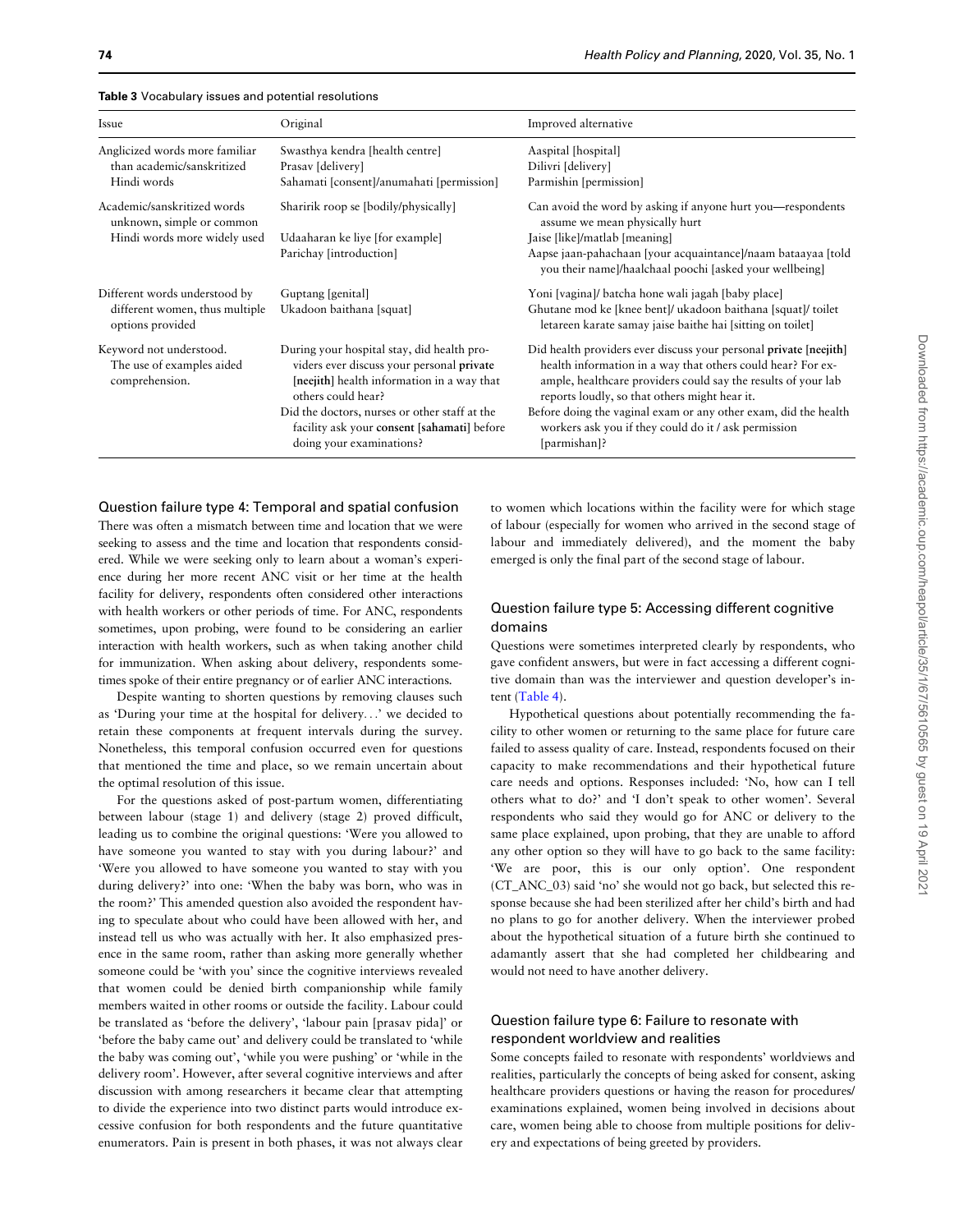<span id="page-8-0"></span>

|  |  |  | Table 4 Cognitive mismatch between respondent's interpretation and question designer's intent |
|--|--|--|-----------------------------------------------------------------------------------------------|
|--|--|--|-----------------------------------------------------------------------------------------------|

| Question                                                                                                                                        | Question intent                                                                               | Respondent interpretation                                                                                                | Resolution                                                                   |
|-------------------------------------------------------------------------------------------------------------------------------------------------|-----------------------------------------------------------------------------------------------|--------------------------------------------------------------------------------------------------------------------------|------------------------------------------------------------------------------|
| Did the doctors, nurses or other health-<br>care providers at the facility treat you<br>with proper behaviour [acchaa<br>vyavahaar]?            | Was there good overall patient-<br>provider rapport, was the<br>patient treated with respect? | 'Proper behaviour' is any behaviour<br>that led to my and my baby's<br>survival.                                         | Changed keyword from<br>'proper behaviour' to<br>'maan sammaan'<br>[respect] |
| Would you recommend this facility to<br>other women? / I would recommend<br>this facility to other women.                                       | What is the respondent's overall<br>impression of the quality of<br>care provided?            | To what extent do I feel confident<br>enough to interact with and make<br>recommendations to other<br>women?             | Removed the question                                                         |
| Would you return to this facility for fu-<br>ture ANC/another delivery?/I would<br>return to this facility for future ANC/<br>another delivery. | What is the respondent's overall<br>impression of the quality of<br>care provided?            | Will I require future ANC/delivery<br>care? Will I be able to afford and<br>access alternative options in the<br>future? | Removed the question                                                         |

Women conveyed a sense that they gave implicit consent by choosing to access healthcare and that social and gender norms limited their capacity to accept or refuse interventions. Women often said 'yes' they were asked for consent, although on discussion a number of examinations and procedures were done to them without anyone asking their permission. They expressed a conviction that the procedures done to them were implicitly allowed by nature of the power dynamic between healthcare provider and patient and because the procedures intended to ensure their wellbeing. The following replies exemplify this sense of acceptance and implied consent: 'This is their work, checking [the vagina]' (CT\_PP\_05); 'I went there, so of course I wanted the doctor to do tests/procedures' (CT\_ANC\_03); 'It was hurting and it's their work, so they will do it'; and 'I knew the doctor would do an abdominal/vaginal check'. One respondent conveyed a sense that female providers did not require consent to touch female patients, saying: 'They were ladies only' (CT\_PP\_01).

Health providers explaining the reason for examinations, patients asking questions about their care, and patients being involved in decisions about their care were strange concepts to many women. They assumed that the reason for all examinations was to ensure the health of the mother and baby and did not expect to understand aspects of care, receive explanations or participate in decision-making:

This is how it must be happening. I was not having any knowledge about all this... He is the doctor, he is working this much. He must be having knowledge about this... It was my first time, so I felt that it must be this way. This might be the process (CT\_PP\_01).

The idea of being free to take a birth position of choice according to one's comfort did not resonate with the respondents, who appeared unaware that there were any other positions beyond lying on one's back for a facility delivery. One respondent (CT\_PP\_15) kept asking the researcher if the researcher meant to ask whether she was allowed to move around and change position after the delivery, because she could not understand being free to move from her back during delivery. Another respondent (CT\_PP\_09) explained that she had no preference or expectation:

I: When the delivery was being done, when the child was being delivered, then the delivery occurred in a way/position you wanted or the way the nurse, and doctor were telling?

R: Delivery was normal [e.g., vaginal].

I: Fine, delivery was normal. [...] So they made you to lie down or squat or...?

R: They made me lie down.

I: On your back?

#### $R \cdot Y_{\rho}$

I: They made you lie down. Ok. Was that how you wanted the delivery to happen?

R: I went for the first time so I was not aware how it would be.

I: Ok, you are not aware. I am asking this because some do not want to lie down and deliver the child. Maybe we want to deliver by sitting down. So what was your wish?

R: There was no wish from my side (CT\_PP\_09).

We attempted to resolve this issue by first asking the respondent which positions she took during the delivery, and reading options (lying on one's back, standing, squatting, other) to essentially introduce the concept that being on one's back was not the only possible position. We then asked whether the respondent chose the position(s) according to her comfort or whether she was made to take the position(s) by the staff.

Asking whether respondents were greeted by healthcare providers when they arrived at facilities, which aimed to assess whether positive patient–provider rapport was established, was difficult to adapt to this context. Literature from African settings suggests that healthcare providers failing to greet patients 'is a rejection of social rules' and that 'women frequently expressed disapproval' of not being greeted [\(Solnes Miltenburg](#page-10-0) et al., 2018, p. 102). However, in our study, respondents conveyed a sense that medical and social norms make warm or friendly greetings from providers to patients and from those with higher social status to those with lower social status abnormal and unexpected.

## **Discussion**

Our study identified severe cognitive failures across survey questions drawn from validated instruments used in other settings to measure RMC. Even questions on seemingly straightforward concepts, such as whether a woman had a birth companion or was allowed to eat and drink during labour, were initially framed in a manner that failed to access the intended cognitive domain. Study findings highlight the importance of cognitive interviews in the development of structured survey tools, particularly those involving complex or intangible concepts such as consent or personal private health information, and intended for use in marginalized populations. This article presents a typology of the following six common question failures to help organize and address cognitive interview results: (1) poor sequencing, length and sensitivity; (2) problematic response options; (3) inappropriate vocabulary and long sentences; (4) temporal and spatial confusion; (5) accessing different cognitive domains; and (6) failure to resonate with the respondent's worldview and realities.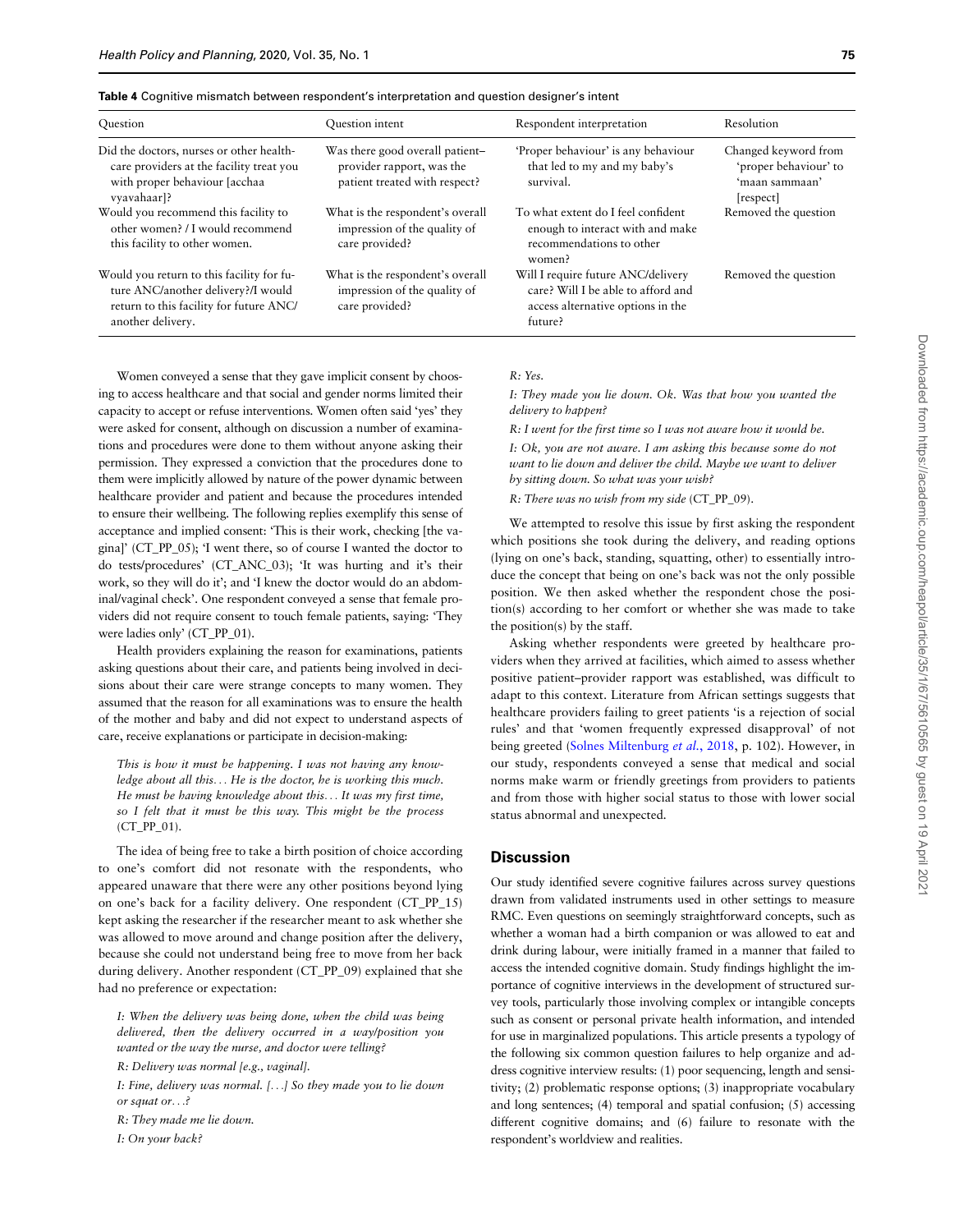Some question failures were straightforward and relatively easy to address, such as sequencing questions in a manner that places the most sensitive questions towards the end, removing inappropriate or irrelevant components, changing or adding vocabulary words, and adding examples to improve comprehension.

Others were more challenging. Likert scales were found to be generally incomprehensible amongst pregnant and post-partum women in rural Madhya Pradesh and as such are not recommended for use in quantitative survey tools in this context. Efforts to use Likert scales were met with persistent challenges, despite trying a range of variations by colour, number of options, images, and wording. Respondents were very unfamiliar with the idea of graduated levels of agreement or disagreement with statements. Other researchers have similarly identified Likert scales as problematic for less-educated populations [\(Oyeyemi](#page-10-0) et al., 2016; [Afulani](#page-10-0) et al., 2017; [Nyongesa](#page-10-0) et al., [2017](#page-10-0); [Zongrone](#page-10-0) et al., 2018). Three-point answer options that assessed frequency (always, sometimes, never) or gradation for simple concepts (very clean, somewhat clean and somewhat dirty, very dirty) were more successful and appropriate for some questions.

Ensuring that respondents answer questions about the same time and place as the researcher intends was surprisingly difficult; respondents were frequently found to be thinking about different healthcare visits and time periods than the question intended.

Among the question failures identified, the most challenging to resolve were those which asked the respondent to consider hypothetical situations and those involving concepts from international literature which did not resonate with local worldviews or realities. In the context of RMC in rural India, hypothetical questions about future care and about recommendations to other women failed to access the intended cognitive domain (satisfaction with service quality). Instead, they assessed the respondents' future childbearing intentions, ability to afford accessing other health facilities in the future and the quality of their relationships with other women. Many international RMC concepts resonated poorly or not at all among respondents in a health system characterized by unquestioned faith and adherence to medical knowledge, implicit consent, women's low awareness of alternative protocols or options and pervasive gender norms and social hierarchy between patients and providers. These concepts included consent, patient rights to information privacy, patient involvement in decision-making over care, choosing a delivery position, providers explaining the reasons for and outcomes of clinical exams and expectations of being greeted by providers.

These issues of poor resonance are likely grounded in the normalization of low-quality care ([Bowser and Hill, 2010\)](#page-10-0), women's low educational status [\(MoHFW, 2017](#page-10-0)), socialization that discourages women, particularly lower-status women, from questioning those in power (such as medical professionals) and gender norms that more broadly limit women's control over major aspects of their lives [\(Gupta](#page-10-0) [and Yesudian, 2006](#page-10-0); [MoHFW, 2016\)](#page-10-0). In this context of limited female self-efficacy and decision-making power, women and providers have low inclination and expectation to engage in critical dialogue, information sharing and joint decision-making about maternity care. Our attempt to account for these issues involved removing some questions, such as the question on being involved in decisions about one's care, and adjusting others (see [Supplementary Table S1](https://academic.oup.com/heapol/article-lookup/doi/10.1093/heapol/czz141#supplementary-data) for questionby-question details). Adjustments included changing the wording around 'greeting' to include multiple possible forms of establishing initial positive rapport; improving translation of key words; and adding examples of the types of procedures or examinations that may have been done to women to anchor questions about consent and explanations. However, the adjusted questions simply better-expressed concepts that ultimately had low resonance with many women's

understandings of quality maternity care. Additional research and critical discussion within the RMC community are required to identify more appropriate ways of assessing these constructs and to determine whether all global constructs can even be assessed in all populations, in the absence of broader improvements to women's autonomy, self-efficacy and awareness of their rights.

Overall study findings led to the development of a refined structured survey for measuring RMC during pregnancy and childbirth in rural Hindi-speaking India. Despite the promise of these revised tools, alternative ways of measuring RMC should continue to be explored. One alternative may involve eliciting narrative description of women's experiences to complete a structured quantitative survey, rather than asking quantitative questions directly. Our respondents were more comfortable narrating what happened to them than framing answers to quantitative questions. Moreover, while respondents frequently provided an immediate answer to the quantitative survey questions, subsequent qualitative descriptions often presented information that was entirely contradictory to what the initial quantitative response suggested, or revealed complete cognitive mismatch around the question's intent. Other researchers have similarly found that women's initial responses to questions about their treatment during childbirth vary drastically from their disclosures of disrespect and abuse after probing and rapport building ([McMahon](#page-10-0) et al., 2014) or between quantitative and qualitative measures [\(Kambala](#page-10-0) et al., 2017). In addition to exploring alternative research methods to capture women's perceptions of RMC, research seeking to fully document and understand women's obstetric experiences must also triangulate using a range of other data inputs, including observation, qualitative work and companion interviews ([Bazant and Huang, 2013\)](#page-10-0). There are aspects of women's experiences during maternity care that their companions may be more equipped to discuss, such as about demands for informal payments, which are often handled by male relatives. Observation by trained researchers has also identified higher rates of disrespect and abuse than are reported by women (Sando et al.[, 2016](#page-10-0)).

Efforts to conduct cognitive interviews in this context where challenged by difficulties interviewing women one-on-one without family members present. While efforts were made to conduct interviews in private, our researchers felt that it was culturally inappropriate to insist that curious family members leave the room. The result was that some mothers-in-law and husbands sat in on interviews and occasionally interjected. The qualitative approach taken in conducting and analysing these cognitive interviews differs from other cognitive testing of survey tools [\(Gibson](#page-10-0) et al., 2017). We were unable to calculate specific percentages for question failures or the number of respondents who understood or struggled with each question because the survey tools evolved iteratively over the course of the study. Moreover, in many cases, the interviews could not cover the entire survey tool because it was too long (common during cognitive interviews using the original tool) or because respondents had to attend to household and childcare duties.

# Conclusion

Cognitive interviews revealed a number of problems with RMC survey questions derived from validated tools in other contexts, which would not have been detected through typical pilot testing and which threatened the validity and reliability of the tool. Questions and response options were particularly poorly attuned to the realities and understandings of the most marginalized women, potentially 'including' them as respondents but excluding their experiences and opinions from being accurately captured.